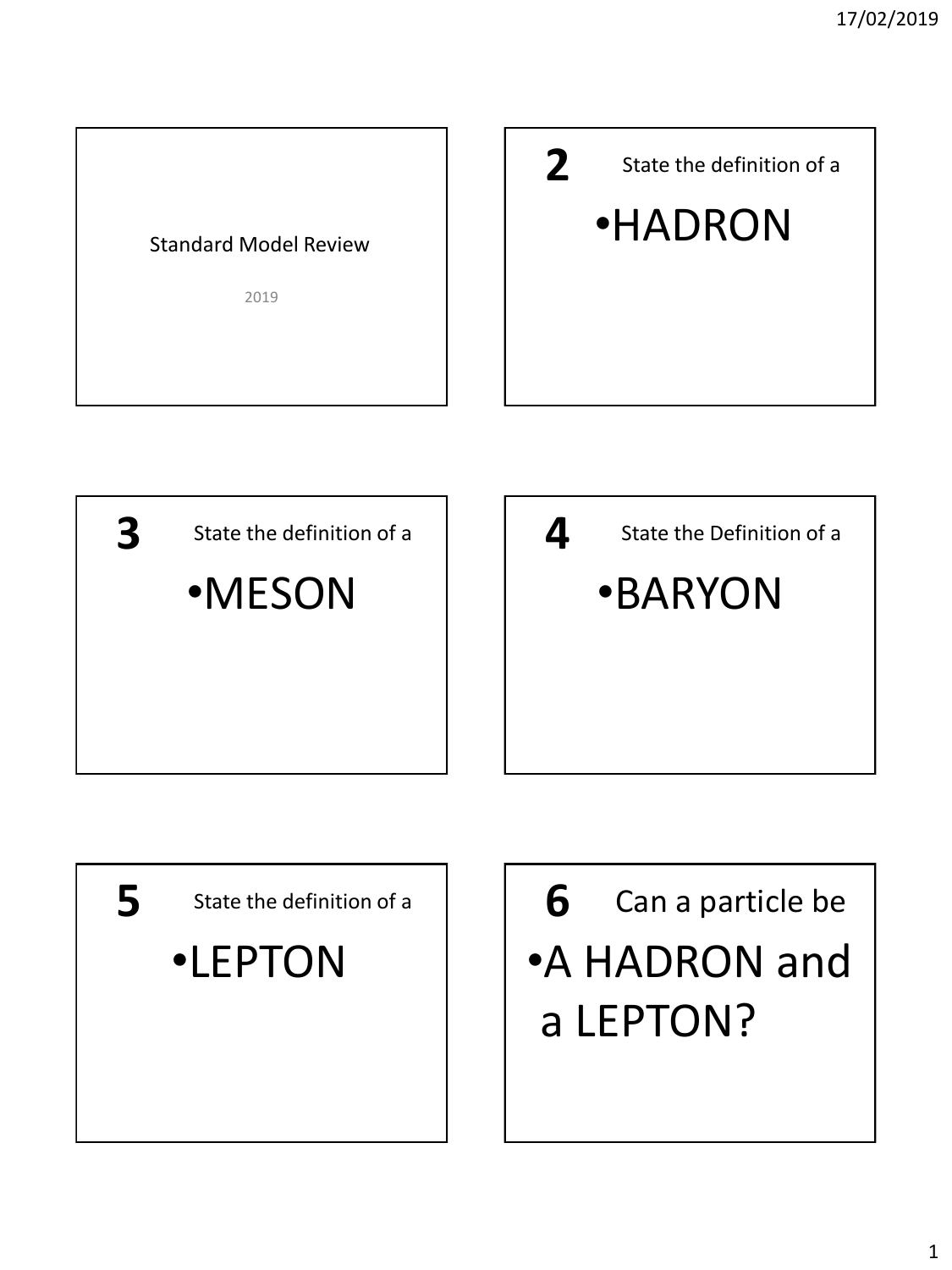## Define a •FERMION





## **10**

PHOTOELECTRIC EFFECT

 $\bf 11$  State the conditions for....  $\begin{vmatrix} 1 & 1 & 1 \end{vmatrix}$  Answers

• PHOTOEMISSION – i.e. the emission of electrons

…..to occur

## **12**

- 2. hadrons are composite particles made of quarks.
- 3. Mesons are hadrons composed of a quark and antiquark
- 4. Baryon are hadrons made of 3 quarks
- 5. Leptons are fundamental particles that are solitary
- 6. No
- 7. A fermion is a particles that makes matter. Quarks and leptons, as well as most composite particles, like protons and neutrons, are fermions.